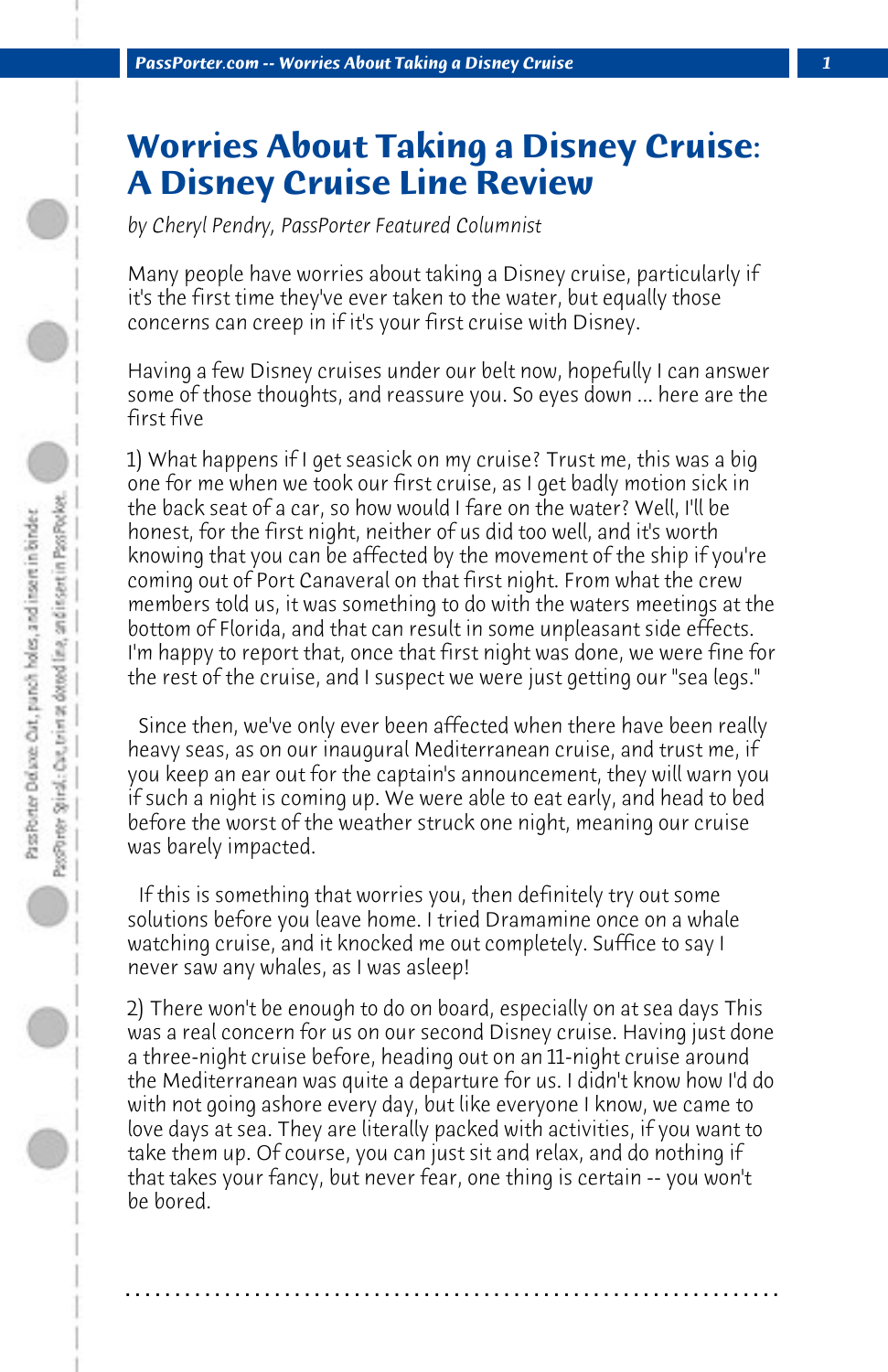*PassPorter.com -- Worries About Taking a Disney Cruise (continued) 2*

 3) I won't see much of our ports of call if we only have a day there You certainly won't be able to see and do everything in a day, that's very true, but then again, isn't that what we all say about the Disney theme parks? What a cruise does is offer you a taste of often-exotic ports of calls. Sometimes those tastes are enough for you to get a feel of the place, and that may be all you need. There are ports of call we've been to that, while we've enjoyed them, we had a taste of them, and felt no desire to go back. There are others that we adored, and our cruise stop acted as a starting point, with us making return visits to various cities, such as Florence and Sorrento in Italy, and Barcelona in Spain. For other ports, there may be no easy way to return, as they could be halfway across the world to where you live and, if that's the case, isn't a small taste better than none at all?

 4) We can only afford an inside stateroom -- will we still enjoy a cruise? Of course you will. If you're fortunate enough to cruise on either the Disney Dream or the Disney Fantasy, you'll have the bonus of a virtual porthole, which we loved when we had an inside stateroom. They're a lot of fun to watch, and every so often a Disney character will pass by, so keep an eye out for that. At the end of the day, you only have to sleep in a stateroom, and you can always spend any down time during the day out on one of the ship's public decks. Equally, you can head out to a public deck first thing in the morning, if you want to take in the view.

5) Someone in my party really doesn't want to dress up, so they're dreading formal night. There are a couple of ways around this. Firstly, you can always take a shorter cruise. The three-night doesn't have a formal night, and the four-night only has a "dress up" night. If you're on a lo[nger cruise, then you can still get food at the](http://www.passporter.com/articles/cheryl-pendry-featured-columnist.asp) counter service restaurants or even room service, which saves you having to dress up. However, I can honestly say from having had a husband who wasn't keen on dressing up, that once he did, he really enjoyed it. I can't guarantee it will be the same result for everyone, but it is worth giving it a go, just to see if you can change those attitudes & hellip;

 In a forthcoming article, I'll be considering another five concerns voiced by cruisers, and if you have any others you'd like to see featured, please contact news@passporter.com with the details, and we'll see if we can include yours.

*About The Author: Cheryl and husband Mark live in England and love to travel, particularly to America. They are in the process of visiting every Disney theme park around the world, having already been to Disneyland Resort Paris, Hong Kong Disneyland and both American Disney resorts. They are now planning for their trip to Japan in the spring to visit the Tokyo Disney Resort.* Click here to view more of Cheryl's articles!

**. . . . . . . . . . . . . . . . . . . . . . . . . . . . . . . . . . . . . . . . . . . . . . . . . . . . . . . . . . . . . . . . . .**